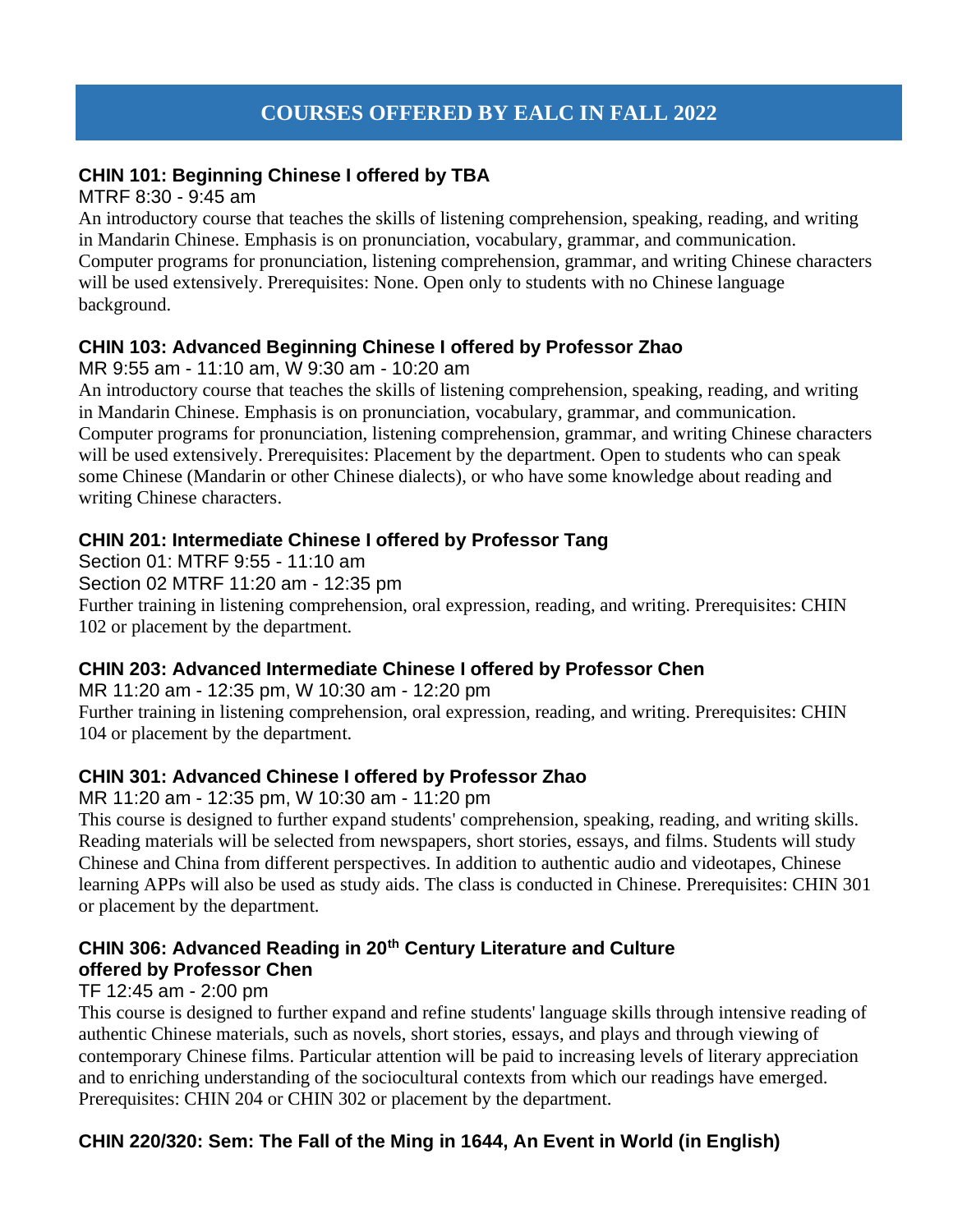## **offered by Professor Widmer**

### W 12:30 - 3:10 pm

The Ming (1368) was a glorious dynasty, and its fall was "heard round the world." The course approaches its glory and fall through novels (such as The Water Margin and The Plum in a Golden Vase), short stories (by Feng Menglong and others), and dramas like Peach Blossom Fan. Elsewhere in East Asia, too, the Ming was a theme in literature, especially at the time of its fall. Works by Chikamatsu (Japanese) and Ho Kyun (Korean) serve as illustrations. Additionally, dramas from Holland and England provide some measure of the impact of this event in Europe. In the last third of the course we will survey this group of writings by non-Chinese and use them to show how reactions varied, depending on the nationality of the observer. Finally, we will read a Cantonese opera composed in the twentieth century. It is one sign of the topic's continuing currency throughout the Qing Dynasty (1644-1911), and it highlights south China's longstanding resistance to the Qing.

## **CHIN 244/344: Classical Chinese Theater (in English) offered by Professor Widmer** MR 2:20 - 3:35 pm

This course covers three basic categories of traditional theater in China. It begins with the short form known as zaju of the Yuan Dynasty (thirteenth to the fourteenth centuries), when dramatic works began to be written by identifiable authors. Next come the long and elaborate chuanqi (or kunqu) of the Ming and Qing Dynasties (fourteenth to twentieth centuries), including the still performed performed Peony Pavilion by Tang Xianzu. The last category is Peking opera, a form that originated during the second half of the Qing Dynasty, around 1790, and is regularly performed today. Most of our dramas were written by men, but we will also look at a few by women. The interrelation between forms will be discussed, as will the effects of the Cultural Revolution of 1966-76 on Peking opera and other opera forms. Lastly such perennial themes as Mulan and The White Snake will be surveyed. This course may be taken as CHIN 244 or, with additional assignments as CHIN 344.

## **CHIN 381: Sem: Eileen Chang (in English) offered by Professor Song**

#### W 3:30 - 6:10 pm

This seminar guides students to explore the political, cultural, and epistemological changes represented in Chinese science fiction. It contextualizes the genre's evolution in the intellectual history of modern China, where imagining the future of China is often the focus of contending ideologies and intellectual trends. The course introduces students to three booms of Chinese science fiction, which all happened when China went through drastic changes. The contemporary new wave of science fiction particularly presents a subversive vision of China's pursuit of power and wealth, a dystopian counterpart to the governmentpromoted "Chinese dream." This course examines the cutting-edge literary experiments that characterize the new wave, and studies the transgression of gender, class, and nation in science fiction that evokes sensations ranging from the uncanny to the sublime, from the corporeal to the virtual, and from the apocalyptic to the transcendent.

## **JPN 101: Beginning Japanese I**

#### Section 01: MTRF 8:30 - 9:45 am **offered by TBA**

Section 02: MTRF 9:55 - 11:10 am **offered by Professor Torii-Williams**

Introduction to the modern standard Japanese language. Emphasis on developing proficiency in listening, speaking, reading, and writing, using basic expressions and sentence patterns.

## **JPN 201: Intermediate Japanese I offered by Professor Maeno**

Section 01: MTRF 9:55 - 11:10 am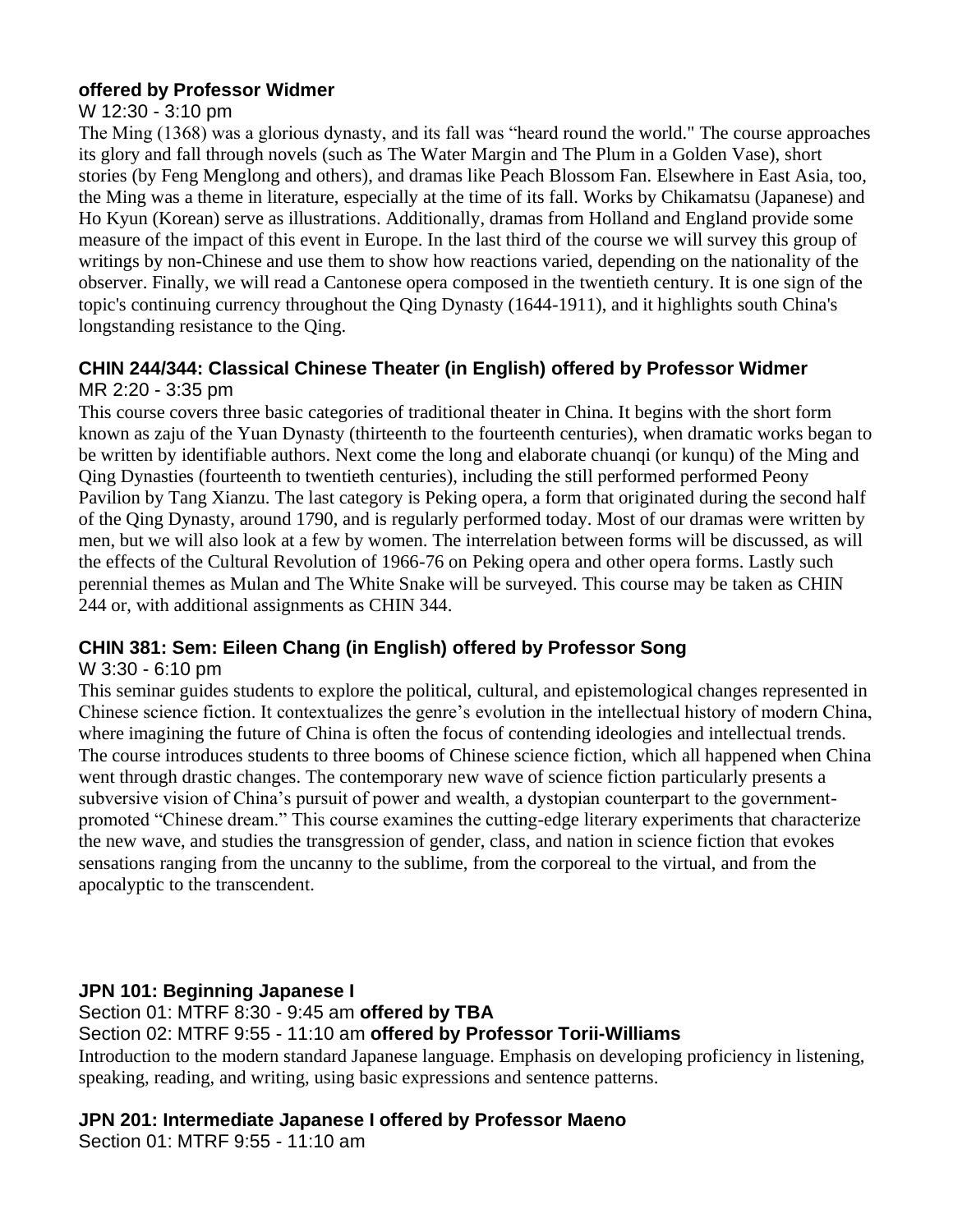## Section 02: MTRF 11:20 am - 12:35 pm

Continuation of JPN 101-JPN 102. The first semester will emphasize further development of listening and speaking skills with more complex language structures as well as proficiency in reading and writing. The second semester will emphasize reading and writing skills. Prerequisites: JPN 101-JPN 102 or placement by the department.

#### **JPN 231: Selected Readings in Advanced Japanese I offered by Professor Torii-Williams** MR 11:20 am - 12:35 pm, W 11:30 am - 12:20 pm

This course is designed for the students who have completed the second year of Japanese (JPN 201-JPN 202). Each lesson introduces you to practical vocabulary items, grammatical structures, and cultural orientations that give you the ability to discuss such topics in a more advanced and culturally appropriate manner. Throughout the course, the development of more fluent speech and stronger literacy will be emphasized by studying more complex and idiomatic expressions. Acquisition of an additional few hundred kanji characters will be part of the course. The class will be conducted entirely in Japanese. Three classes per week.

#### **JPN 308: Advanced Japanese Through Short Fiction and Essays offered by Professor Goree**

## MR 2:20 - 3:35 pm

In this course, students will read original works of short fiction and essays in Japanese by well-known contemporary authors. We will explore various genres and popular themes in Japanese literature and look at authors' styles and voice. The course will be completely in Japanese except when translation into English takes center stage. In either case, the major emphasis will be on discussion of the works in class. Through these works, students will also be introduced to advanced Japanese grammar, expressions, patterns, kanji, and vocabulary.

## **JPN 251/THST 251: Japanese Literature from Myth to Manga (in English) offered by Professor Goree**

#### MR 3:45 - 5:00 pm

This course explores Japanese literature from the seventh to the nineteenth centuries––including myths, poetry, narrative romances, diaries, essays, military tales, Noh drama, haiku, puppet plays, kabuki, and ghost stories––then traces its modern afterlife to film, television, and manga. Students will develop a critical and historically grounded appreciation of Japan's rich and varied literary tradition by analyzing it in light of such topics as religious practice, aesthetic ideals, dreams, desire, subjectivity, Chinese influence, the supernatural, war, gender, and sexuality.

# **JPN 252: Supernatural Japan (in English) offered by Professor Zimmerman**

#### MR 11:20 - 12:35 pm

In 1776, the Japanese writer Ueda Akinari set down a famous collection of ghost stories entitled Tales of Moonlight and Rain. Beginning with this collection, we will explore how representations of the supernatural were both embedded in and transformed by discourses of modernity. Throughout the twentieth century, writers such as Tanizaki Jun'ichiro, Akutagawa Ryunosuke, Izumi Kyoka, and Enchi Fumiko kept the supernatural strand alive. In tales of the fantastic and the strange, they also made trenchant commentary on the state of their society. We read (and contrast) literary and visual texts to explore alternative visions of Japan's rush to modernize.

## **KOR 101: Beginning Korean I offered by Professor J. Song**

Section 01: MTRF 8:30 - 9:45 am